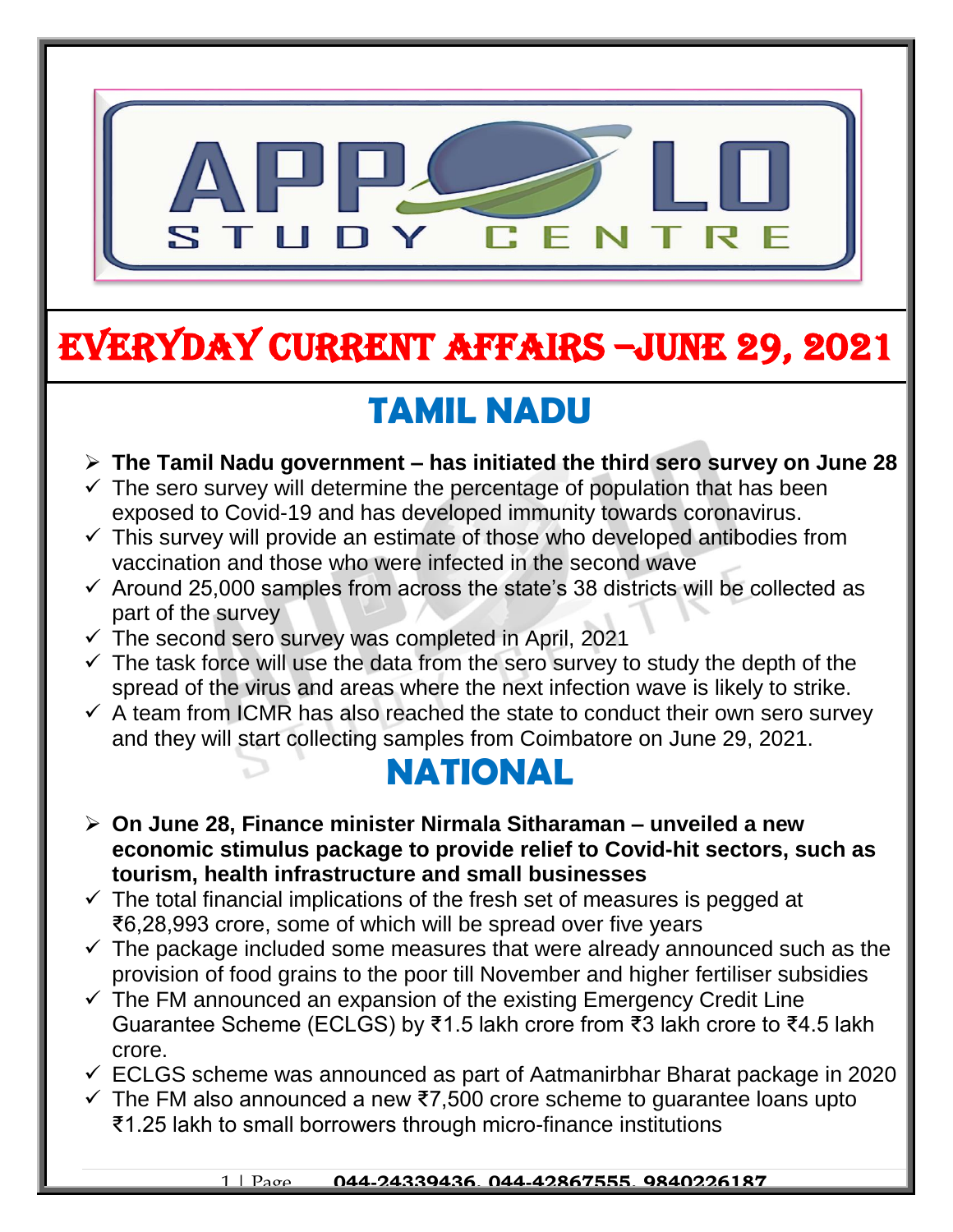- $\checkmark$  She also unveiled a fresh loan guarantee facility of ₹1.1 lakh crore for healthcare investments in non-metropolitan areas and sectors such as tourism.
- Of this, ₹50,000 crore will be provided to healthcare while Covid-hit sectors such as tourism will get ₹60,000 crore loans at a maximum 8.25%
- $\checkmark$  Accordingly, both public and private hospitals can avail a maximum of Rs 100 crore with a guarantee duration of three years.
- $\checkmark$  A separate ₹23,220 crore has been allocated for public health with a focus on paediatric care
- $\checkmark$  This grant will also be utilised for increasing ICU beds, oxygen supply and augmenting medical care professionals for the short term by recruiting final year students and interns.
- Further, indirect support for exports worth ₹1.21 lakh crore over the next five years and new seed varieties for farmers were also included in the package
- $\checkmark$  Under Digital India, an additional ₹19,041 crore is allotted over the next two years to expand broadband coverage to each village gram panchayats through BharatNet PPP Model
- $\checkmark$  Further, Rs 3.03 lakh crore was allocated to revamp DISCOMs
- $\checkmark$  The Atmanirbhar Bharat Rozgar Yojana will be extended from June 30, 2021 till March 31, 2022
- $\checkmark$  The scheme was announced in 2020, under which both the Employee's and Employer's share of contribution of EPFO will be borne by the govt for new employees earning less than ₹15,000 a month
- $\checkmark$  Separately, large-scale electronics manufacturers under the Production-Linked Incentive scheme have been granted an additional year to meet their production targets

#### **23K CR FOR PAEDIATRIC CARE & HOSPITAL BEDS**

**ECO RELIEF** | of ₹1.1L cr loan guarantee scheme, health sector to get ₹50k. Separately, ₹23k cr allocated for paediatric care/paediatric hosp beds

Emergency Credit Line **Guarantee Scheme (ECLGS)** expanded by ₹1.5L cr to a total of ₹4.5L cr. Also, Credit **Guarantee Scheme for** micro-finance institutions

TOURISM Up to ₹10 lakh loan to travel agencies and ₹1L loan to 10.7k tourist guides

 $\blacktriangleright$  Free 1 month tourist visa to first 5L tourists

**FOOD FOR POOR** Free food-grain to poor till Nov 2021 to take total cost of PMGKAY to ₹2.3L cr

**EXPORT, INFRA ₹33k cr** for project exports through natl export insurance a/c: ₹88k cr for export insurance cover

> ▶ ₹3L cr for reformbased result-linked power distribution scheme ₹19 $k$  cr for

broadband in all villages

- $\checkmark$  The Centre offered loans up to ₹10 lakh to travel agents and 1 lakh for registered tourist guides based on government guarantees.
- $\checkmark$  The government also decided to allow free visas for up to 5 lakh foreign tourists by March at a cost of Rs. 100 crore
- $\checkmark$  Under Pradhan Mantri Gareeb Kalyan Anna Yojana, 5 kg of food grains will be provided free of cost to NFSA beneficiaries from May to November this year.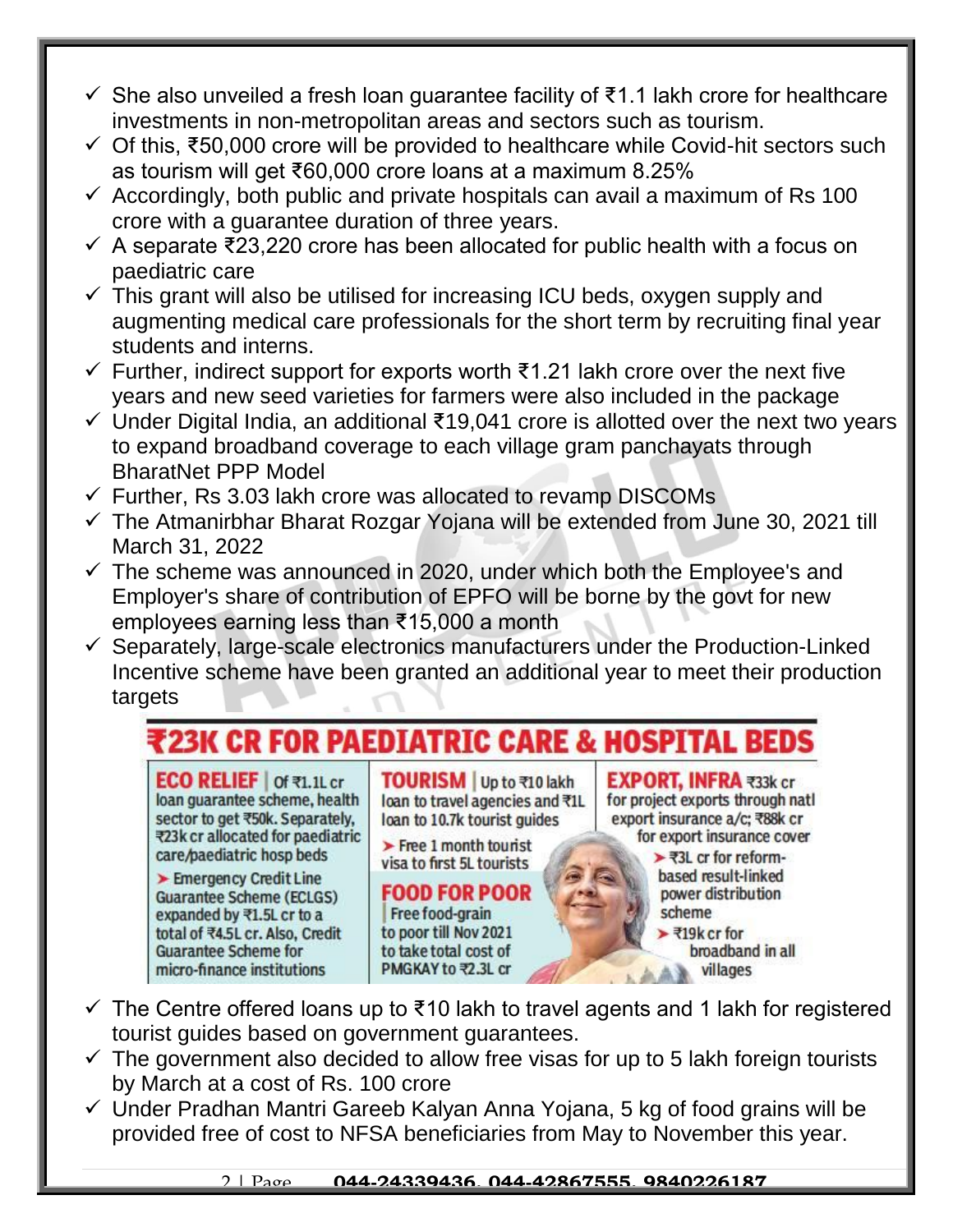- $\checkmark$  The Nutrient Based Subsidy (NBS) for fertilizers was increased to Rs 42,275 crore.
- $\checkmark$  Further, an additional Rs 14,775 crore will be given to stakeholders, for DAP (Diammonium Phosphate) and NPK-based complex fertilisers.
- **Prime Minister Narendra Modi - paid rich tributes to late former Prime Minister PV Narsimha Rao on his 100th birth anniversary on June 28, 2021**



- $\checkmark$  Rao, a veteran Congress leader, was born on June 28,1921 in Karimnagar, now in Telangana.
- $\checkmark$  He was the country's 9<sup>th</sup> prime minister, who served the nation between June 1991 and May 1996
- $\checkmark$  Rao was the first leader outside the Nehru-Gandhi family to last a full-term as Prime Minister after being elected in 1991.
- $\checkmark$  He was also the first leader from South India and second from a non-Hindispeaking region to become the Prime Minister
- $\checkmark$  Apart from Telugu, his mother tongue, the late leader had an excellent command of Marathi.
- $\checkmark$  He could speak 8 Indian languages (Hindi, Oriya, Bengali, Gujarati, Kannada, Sanskrit, Tamil and Urdu) and 8 foreign languages (English, French, Arabic, Spanish, German, Greek, Latin and Persian).
- $\checkmark$  The idea of a nuclear test in India was first proposed by Narsimha Rao, though it was implemented by late PM, AB Vajpayee later.
- $\checkmark$  Rao had laid the foundation for trade liberalisation and the re-integration of the Indian economy with the global economy.

#### **DEFENCE**

- **On June 28, the Defence Research and Development Organisation (DRDO) successfully tested the new generation nuclear-capable 'Agni Prime' ballistic missile**
- $\checkmark$  The surface-to-surface advanced two-stage missile, having a range of 1000 to 2000 km, was test-fired from a mobile launcher from the Abdul Kalam Island near Balasore off Odisha coast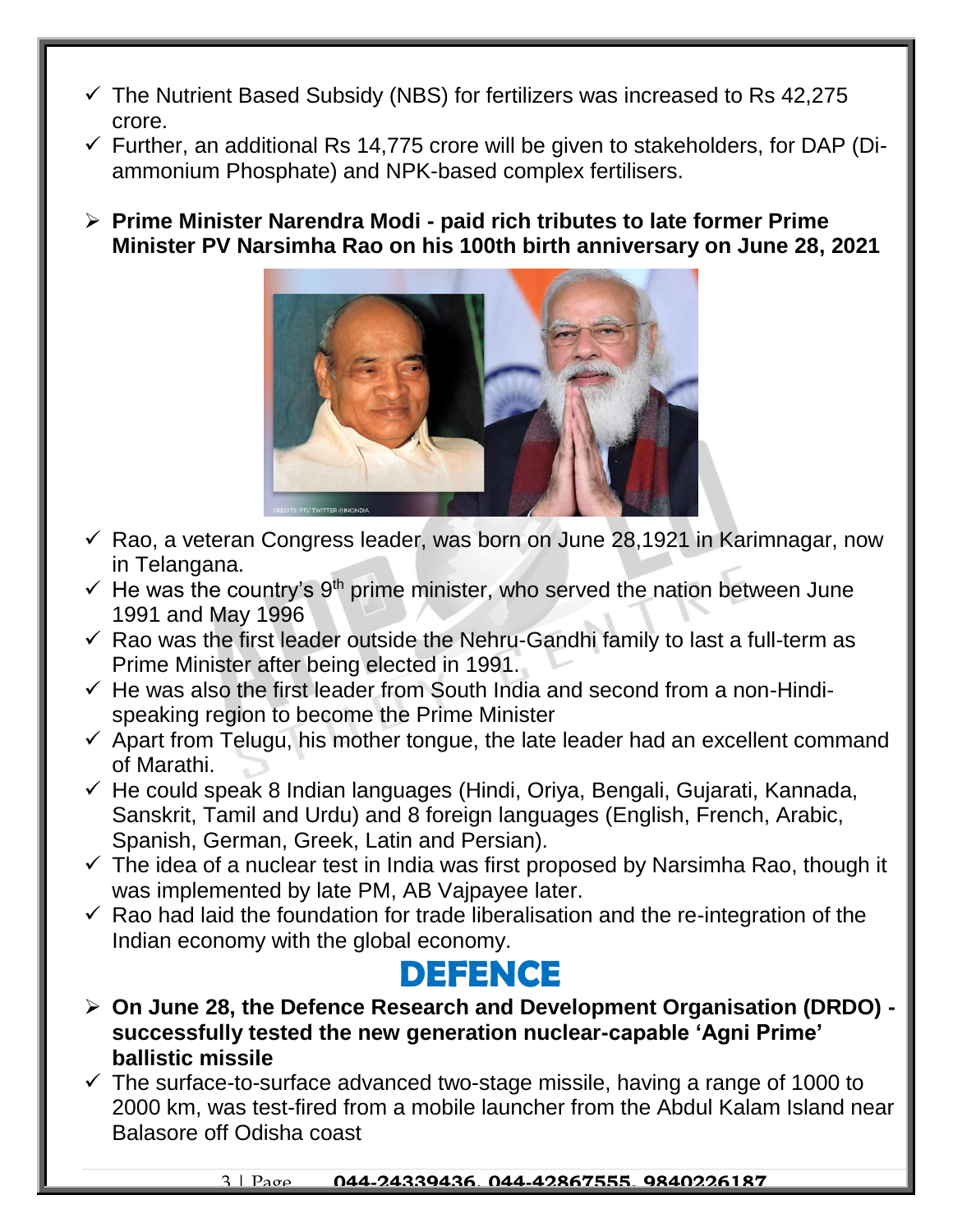

- $\checkmark$  Agni-P is a canister-launch missile and is the advanced version of Agni-1 missile
- $\checkmark$  Canisterisation of missiles allows it to be stored for long periods, swiftly transport it through rail or road when required, and fire it from anywhere they want
- $\checkmark$  Agni Prime has improved parameters, including manoeuvrability and accuracy, when compared with the earlier versions of the Agni missile
- $\checkmark$  The Agni-P missile has been developed with new propulsion systems and composite rocket motor casings as well as advanced navigation and guidance systems.
- $\checkmark$  It is a completely new missile, the smallest and lightest among the entire Agni series of ballistic missiles
- $\checkmark$  The missile's launch was tracked and monitored by various telemetry and radar stations positioned along the eastern coast
- $\checkmark$  The missile will gradually replace the Agni-I (700-km) missiles in the arsenal of the tri-Service SFC, which also has the Prithvi-II (350-km), Agni-II (2,000-km) and Agni-III (3,000-km) missile units.
- $\checkmark$  Agni missiles are one of the five developed by the DRDO under the Integrated Guided Missile Development Programme which was started in 1983
- $\checkmark$  Prithvi, Trishul, Akash and Nag are the other four.
- $\checkmark$  The Agni missiles are manufactured by Bharat Dynamics Limited.
- $\checkmark$  Agni-V, the longest of the Agni series, is the country's first Inter-Continental Ballistic Missile having a range of over 5,000 km
- $\checkmark$  It is now in the process of being inducted by the Strategic Forces Command (SFC).

### **APPOINTMENTS**

- **On June 28, the government - extended senior advocate and renowned constitutional expert K K Venugopal's tenure as attorney general for India by another year.**
- $\checkmark$  Venugopal will now continue in the constitutional post for another year till June 30, 2022.
- $\checkmark$  Venugopal was first appointed as AG on June 30, 2017, during the Modi government's first term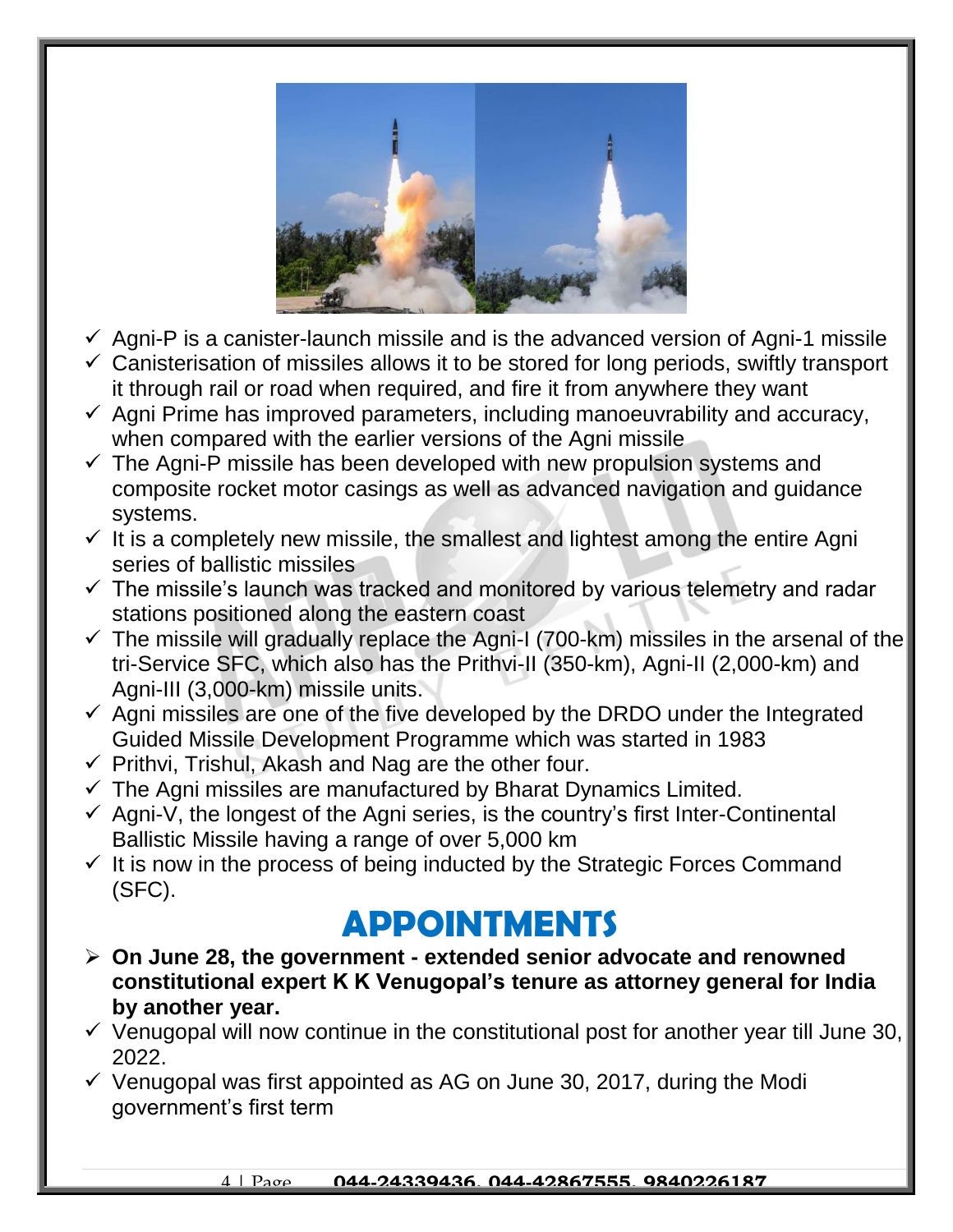

- $\checkmark$  Turning 90 years in September 2021, Venugopal will become the oldest senior advocate to hold the constitutional post.
- $\checkmark$  Renowned jurist M C Setalvad was India's first attorney general and had the longest tenure from 1950 to 1963.
- $\checkmark$  Last year, Venugopal had agreed to continue for a year, till June 30, 2021, after a lot of persuasion from the Union government.



 **Acclaimed journalist, P. Sainath - was chosen as one of the three recipients of Fukuoka Prize 2021.**



- $\checkmark$  Sainath will receive the 'Grand Prize' of the Fukuoka Prize 2021
- $\checkmark$  The other recipients, Prof. Kishimoto Mio of Japan and filmmaker Prabda Yoon of Thailand will receive the Academic Prize and the Prize for Arts and Culture respectively
- $\checkmark$  Sainath was awarded for his work of creating a new form of knowledge through his writings and commentaries on rural India and for "promoting civil cooperation".
- $\checkmark$  The Fukuoka Prize is given annually to distinguished people to increase awareness of Asian cultures, and for facilitating exchange and mutual learning among the Asian people.
- $\checkmark$  The Grand Prize has earlier been awarded to Muhammad Yunus from Bangladesh, historian Romila Thapar, and sarod maestro Amjad Ali Khan.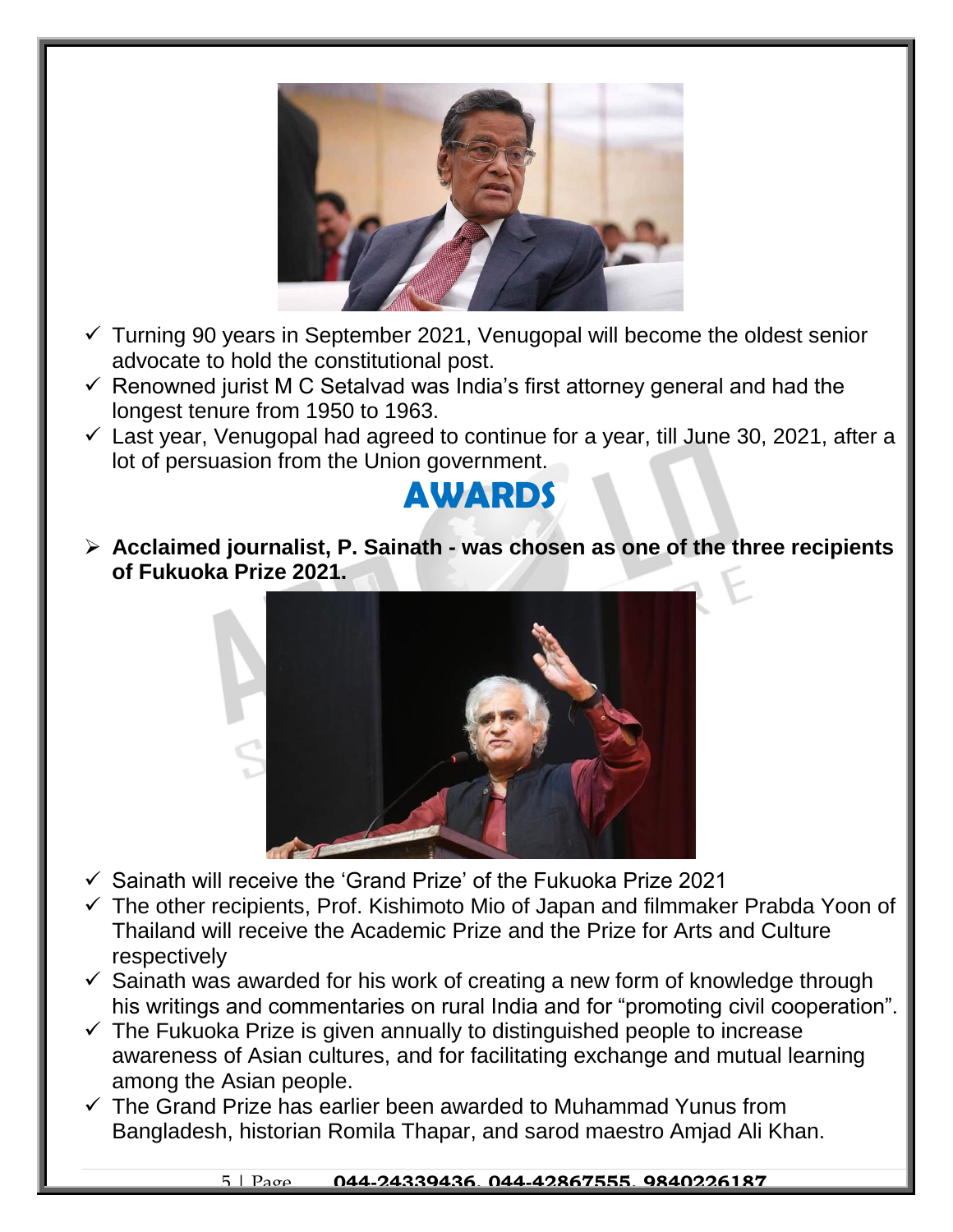- $\checkmark$  Eleven Indians have received the Fukuoka Prize so far, which was established in the year 1990
- $\checkmark$  This year's award ceremony will be held online on September 29
- $\checkmark$  P. Sainath is the author of book called "Everybody Loves a Good Drought".
- $\checkmark$  He was awarded with Ramon Magsaysay Award in 2007
- $\checkmark$  He has been actively campaigning over farmer's issues and founded People's Archive of Rural India (PARI) in 2014, which is an online platform focussing on social & economic inequality, poverty, rural affairs, poverty and aftermath of globalization
- $\checkmark$  Fukuoka award was established by city of Fukuoka and Fukuoka City International Foundation

### **SPORTS**

- **The International Cricket Council (ICC) - has confirmed that this year's T20 World Cup will be played in the United Arab Emirates and Oman**
- $\checkmark$  The tournament is scheduled to be held from October 17 to November 14, 2021.
- $\checkmark$  The tournament was originally set to be staged in India, but had to be shifted, considering the consequences of the second wave of Covid-19
- $\checkmark$  The Board of Cricket Control in India (BCCI) will remain the hosts of the event
- $\checkmark$  The first round of the tournament, comprising the eight qualifying teams, will now be split between Oman and UAE.
- $\checkmark$  The eight teams competing in the preliminary stage are Bangladesh, Sri Lanka, Ireland, Netherlands, Scotland, Namibia, Oman and Papua New Guinea.
- $\checkmark$  The main leg of the T20 World Cup will be played between 12 teams eight highest ranked T20I teams and four coming from the qualifiers — and will start in the last week of October.
- $\checkmark$  The remainder of this year's IPL precedes the T20 World Cup in UAE.
- $\checkmark$  The IPL in India was halted midway this year amidst the devastating second wave of the pandemic
- $\checkmark$  This will be the first Men's T20 World Cup played since 2016, when West Indies had beaten England in the final in India

## **INTERNATIONAL DAY**

#### **National Statistics Day - June 29**

- $\checkmark$  This day commemorate the birth anniversary of late Professor Prasanta Chandra Mahalanobis.
- $\checkmark$  It is observed every year to raise awareness about the use of statistics in our daily lives and in creating national economic policies
- $\checkmark$  Hailed as the 'father of Indian statistics', Mahalanobis, was born on June 29, 1893, in erstwhile Calcutta, West Bengal.